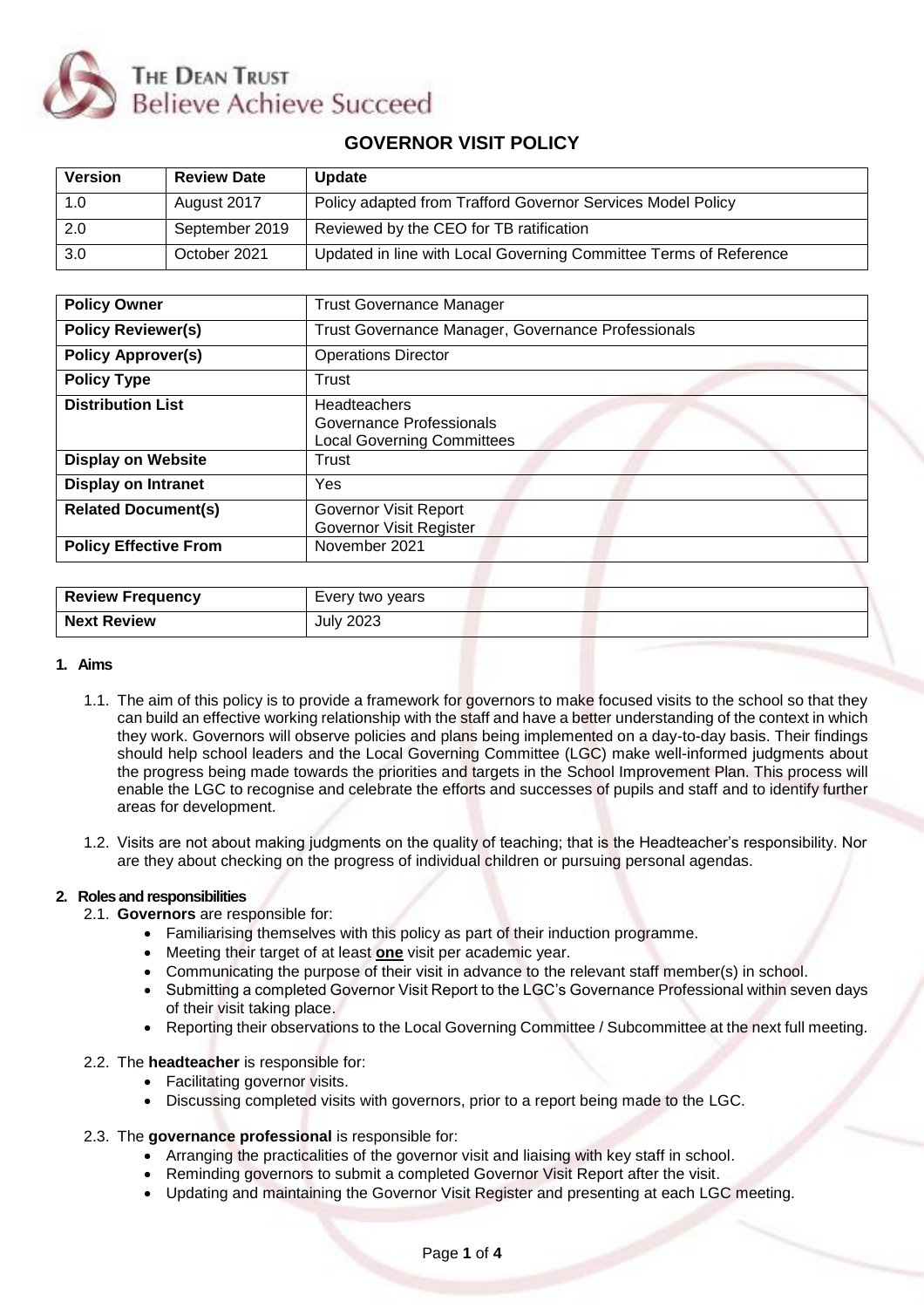

## **3. Focus**

- 3.1. The focus of a visit should be; aligned to a [Link Governor Role Descriptor,](https://www.thedeantrust.co.uk/governor-resources/meetingresources/role-descriptors/) an element of the curriculum, a specific aspect of the School Improvement Plan (SIP) or of the Self-Evaluation Form (SEF) or an area agreed in advance with the Headteacher and Chair of the Local Governing Committee.
- 3.2. There are at least four Link Governor Roles within each Local Governing Committee and as a minimum, one school visit per academic year should be undertaken in respect of these areas:
	- Safeguarding
	- SEND
	- Pupil Premium
	- Premises and Environment

### **4. Format**

- 4.1. The Local Governing Committee will, with the help of the Headteacher and staff, organise a schedule of visits throughout the year. The aim will be to achieve a minimum of one visit per governor per year. Visits may be conducted in pairs. The Headteacher will guide the LGC on the areas of the curriculum, policies and school improvement plan priorities and targets to be covered each term. Governors who are appointed as Link Governors to certain areas, are required to undertake a school visit as part of their remit.
- 4.2. Individual governors or pairs of governors will then, with the guidance of the LGC, identify an aspect of the school's work to focus on. The choice of focus will be informed by the Terms of Reference for the LGC or a subcommittee. The aim will be for them to explore an aspect of the school in some detail, increasing their confidence and knowledge and generating evidence to help the LGC to evaluate the school's performance.
- 4.3. When organising and conducting a visit, governors will be courteous and considerate, at all times respecting the professional roles of the Headteacher and staff. Working to the annual schedule agreed with the Headteacher and staff, they will confirm with the Headteacher and Governance Professional the date, timing and focus of each visit at least one week in advance. This will include agreeing what will be observed and to whom it would be useful to talk. Governors will discuss the proposed agenda with the staff involved and will prepare by reading relevant documentation/guidance.
- 4.4. At the end of each visit, the governor(s) will discuss what they have observed with the accompanying staff involved and clarify any points they are uncertain about. They will jointly agree key points to report to the LGC. Before leaving the school the governor(s) will aim to discuss their observations with the Headteacher, if that has been agreed, and agree how and when they will report to the full LGC. *[See Appendix A for Governor Visit Report proforma.]*
- 4.5. Teachers and support staff will at all times be courteous and considerate to the governors, recognising the contribution made by the LGC to the school. They will make practical suggestions on the focus for governors' visits so as to ensure that they are productive and enjoyable for all concerned. This will include specifying the evidence that could be shared with governors.
- 4.6. Questions will be invited from governors, while being sensitive to issues of confidentiality. While staff should take every care to make anonymous any information or examples of work, it may be possible for governors to identify individuals in discussions of progress and attainment of children in vulnerable or underperforming groups. Governors will be fully mindful of and committed to absolute confidentiality in such circumstances.

#### **5. Monitoring and Evaluation**

5.1. Governor visits will be an agenda item at each LGC meeting and completed Governor Visit Reports will be made available to all governors in advance of each meeting. At the final meeting of each academic year the Chair will report the number of visits conducted and the areas of focus. This report and minutes of meetings when reports of visits were discussed will enable the LGC to judge the extent to which the information gathered informed their understanding of the school's performance. This will also generate data for the SEF.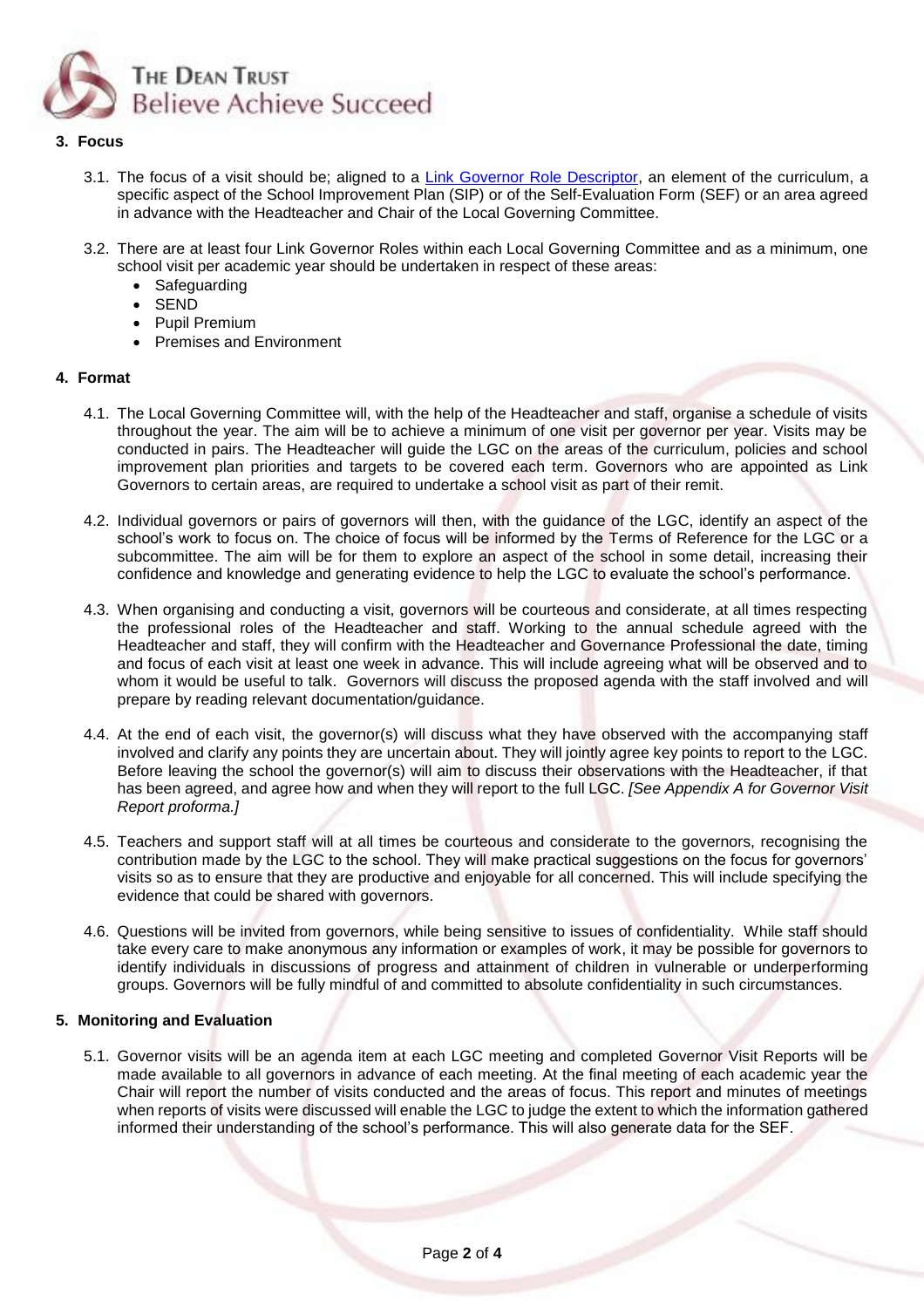

# **Appendix A - Governor Visit Report Proforma**

| <b>Governor Name:</b>                                                                                                                                  | <b>Date of Visit:</b>     |  |  |  |
|--------------------------------------------------------------------------------------------------------------------------------------------------------|---------------------------|--|--|--|
| <b>Governor Role:</b>                                                                                                                                  | <b>Duration of Visit:</b> |  |  |  |
| <b>Local Governing Committee:</b>                                                                                                                      |                           |  |  |  |
| Lead Staff Member(s):                                                                                                                                  |                           |  |  |  |
| Focus of visit (to be agreed in advance):                                                                                                              |                           |  |  |  |
| (Replace text below with specific detail)                                                                                                              |                           |  |  |  |
| Visit should focus on:                                                                                                                                 |                           |  |  |  |
| strategic priorities and key policies agreed by the governing committee / subcommittee                                                                 |                           |  |  |  |
| the evaluation of progress: are the things people say are happening actually happening?                                                                |                           |  |  |  |
| seeking assurance that the needs of pupils are being met (such as safeguarding, SEND, curriculum<br>etc)                                               |                           |  |  |  |
| An area of the School Improvement Plan or Self-Evaluation Form, where relevant                                                                         |                           |  |  |  |
| <b>Summary of activities completed:</b>                                                                                                                |                           |  |  |  |
| For example:                                                                                                                                           |                           |  |  |  |
| Met with staff with leadership responsibility for specific areas, such as safeguarding or SEND                                                         |                           |  |  |  |
| Spoke to staff and pupils about their understanding of a specific area e.g. how to report a safeguarding<br>concern                                    |                           |  |  |  |
| Experienced a lesson being taught (as part of getting to know the school, rather than making<br>judgements about quality of teaching)                  |                           |  |  |  |
| Saw examples of pupil work                                                                                                                             |                           |  |  |  |
| Undertook a learning walk around the school to see the main student support areas and facilities                                                       |                           |  |  |  |
| What have I learned as a result of my visit?                                                                                                           |                           |  |  |  |
| Relate this back to focus of your visit.                                                                                                               |                           |  |  |  |
|                                                                                                                                                        |                           |  |  |  |
| Any outstanding discussion points:                                                                                                                     |                           |  |  |  |
| Any aspects which remain unclear or require further clarification, to include suggestions for items to be<br>covered in future visits within this area |                           |  |  |  |
| Any other comments:                                                                                                                                    |                           |  |  |  |
|                                                                                                                                                        |                           |  |  |  |
|                                                                                                                                                        |                           |  |  |  |